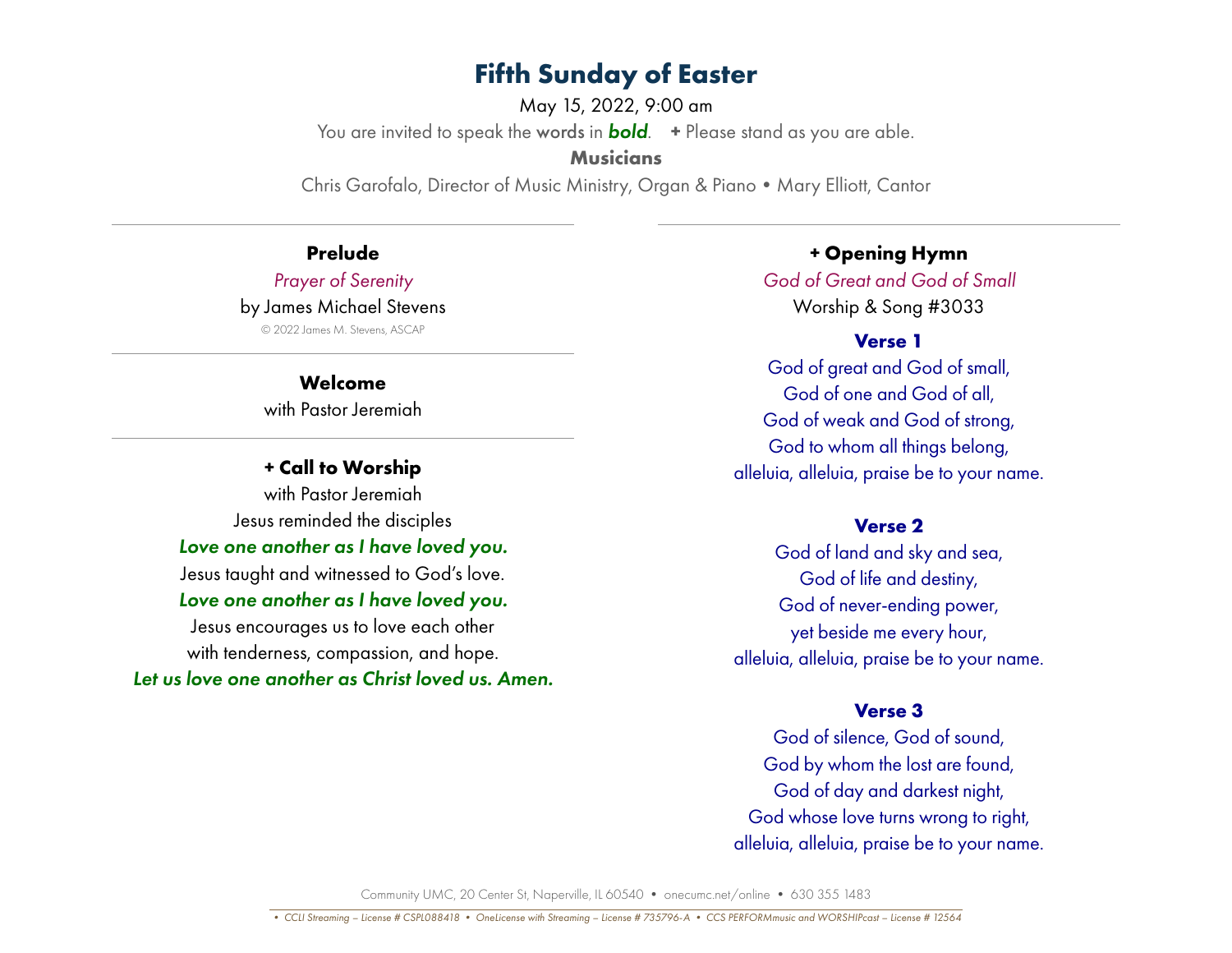May 15, 2022, 9:00 am

## **Verse 4**

God of heaven and God of earth, God of death and God of birth, God of now and days before, God who reigns for evermore, alleluia, alleluia, praise be to your name.

#### **Opening Prayer**

with Ollie Taylor *Gracious and Loving God, we are grateful that you have called us together this day, drawing us from darkness to the glory of your light. May our spirits rejoice at the good news you have for us today. Open our hearts to your healing love, for we ask this in Christ's Name. Amen.*

#### **Passing the Peace**

with Ollie Taylor The peace of Christ be with you! *And also with you!*

#### **Song**

*Jesus Loves Me* United Methodist Hymnal #191

#### **Verse 1**

Jesus loves me! This I know,

for the Bible tells me so. Little ones to him belong; they are weak, but he is strong. Yes, Jesus loves me! [x3] The Bible tells me so.

#### **Time for Young Disciples**

with Beth Hagemeyer

## **Scripture** with Peter Overstreet

The Inclusive Bible © 2007 by Priests for Equality

#### *Acts 11:1-18*

<sup>1</sup> The apostles and the community in Judea heard that Gentiles, too, had accepted the word of God. <sup>2</sup> As a result, when Peter went up to Jerusalem, some of the Jewish believers took issue with him. 3 "So you have been visiting the Gentiles and eating with them, have you?" they said. 4 Peter then explained the whole affair to them step by step from the beginning: 5 "One day when I was in the town of Joppa, I fell into a trance while at prayer and had a vision of something like a big sheet being let down from heaven by its four corners. This sheet came quite close to me. 6 I watched it intently and saw in it all sorts of animals and wild beasts—everything possible that could walk, crawl or fly. 7 Then I heard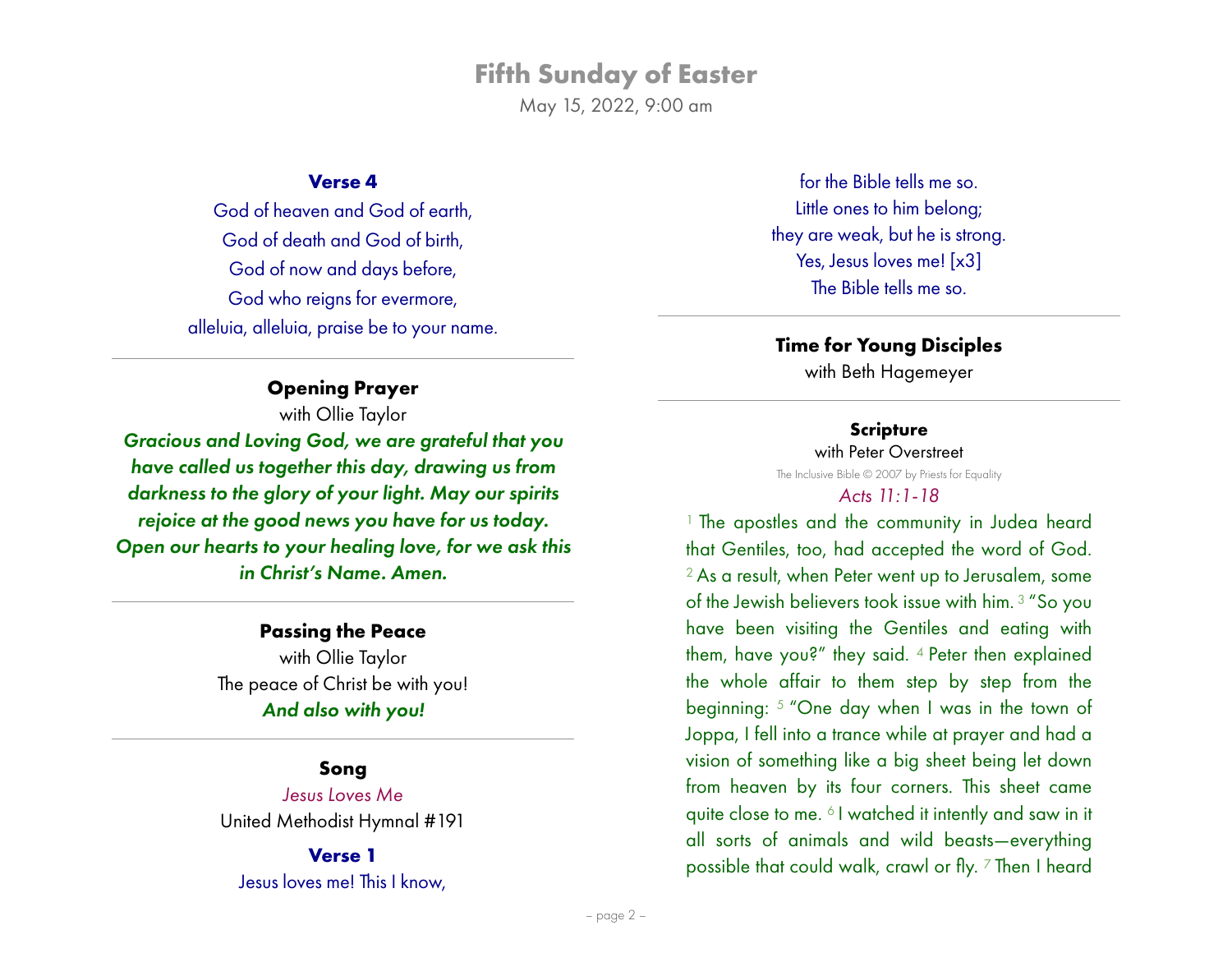May 15, 2022, 9:00 am

a voice that said to me, 'Now, Peter, make your sacrifice and eat.' 8 I replied, 'I can't, my God. Nothing profane or unclean has ever entered my mouth!' 9 And a second time the voice spoke from heaven, 'Don't call profane what God has made clean.' 10 This happened three times, then the sheet and what was in it was drawn up to heaven again. <sup>11</sup> "Just at that moment, three couriers stopped outside the house where we were staying; they had been sent from Caesarea to fetch me, 12 and the Spirit told me to have no hesitation about returning with them. These six believers came with me as well, and we entered Cornelius' house. 13 He told us he had seen an angel standing in the house who had said, 'Send messengers to Joppa and bring back Simon, known as Peter; <sup>14</sup> he has a message for you that will save you and your entire household.' 15 "I had hardly begun to speak when the Holy Spirit came down on them in the same way she came on us in the beginning, <sup>16</sup> and I remembered what Christ had said: 'John baptized with water, but you will be baptized with the Holy Spirit.' <sup>17</sup> I realized then that God was giving them the same gift that had been given to us when we came to believe in our Savior Jesus Christ. And who am I to stand in God's way?"18 This account satisfied them, and they gave glory to God, saying, "God has granted the repentance that leads to life—even to Gentiles!"

### **Response to Scripture**

The Word of God for the people of God. *Thanks be to God!*

## **Hymn of Preparation**

*In Christ There Is No East or West* United Methodist Hymnal #548

#### **Verse 1**

In Christ there is no east or west, in him no south or north; but one great fellowship of love throughout the whole wide earth.

## **Verse 4**

In Christ now meet both east and west, in him meet south and north; all Christly souls are one in him throughout the whole wide earth.

## **Sermon Preparation**

May the words of my mouth, *and the meditation of our hearts*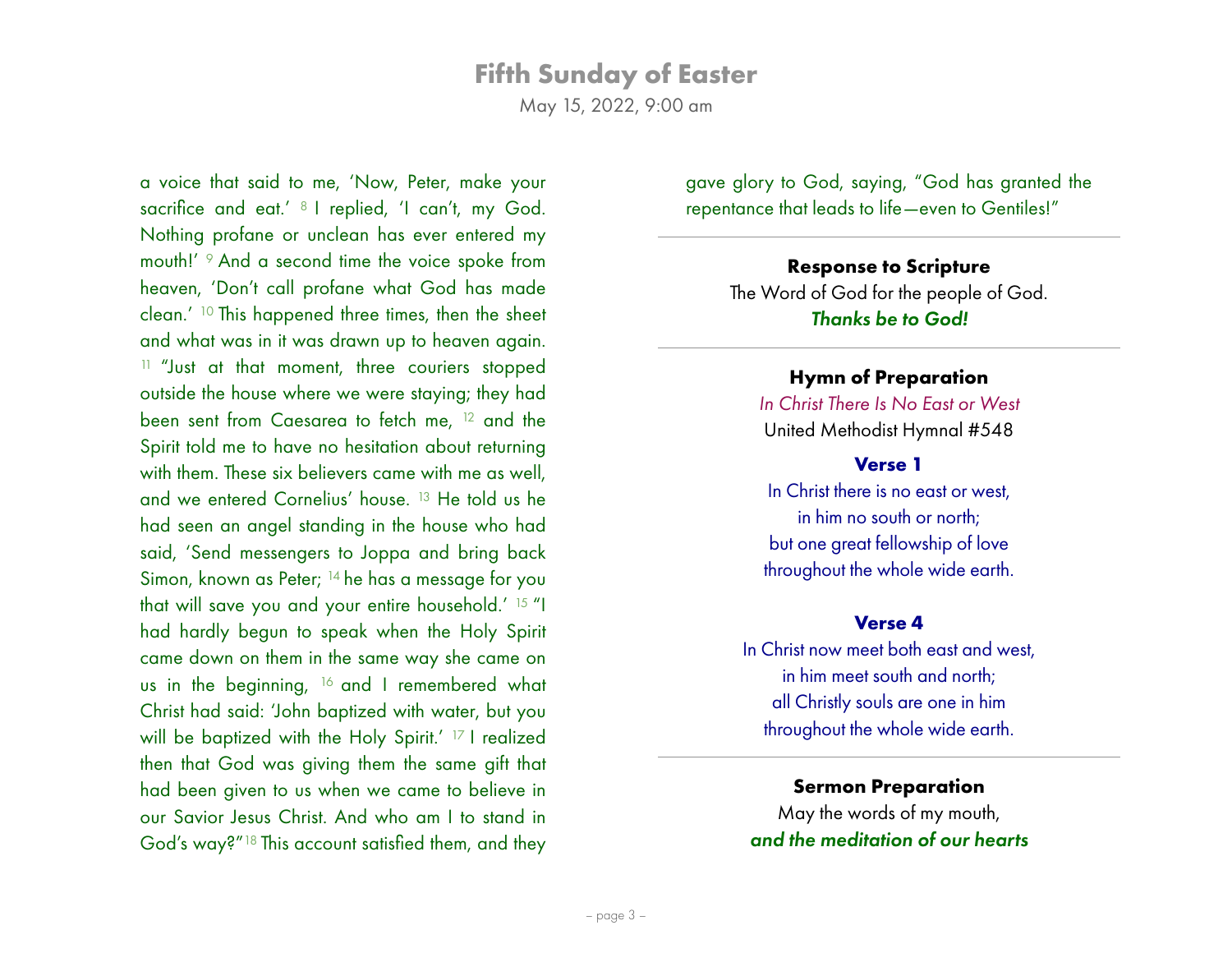May 15, 2022, 9:00 am

## *be acceptable to your Spirit, our Rock and our Redeemer.*

**Sermon** *Who Am I to Stand in God's Way?*

with Pastor Jeremiah

## **Hymn of Response**

*Help Us Accept Each Other*

United Methodist Hymnal #560

Words © 1975 Hope Publishing Co; Music © 1977 Hope Publishing Co

## **Verse 1**

Help us accept each other as Christ accepted us; teach us as sister, brother, each person to embrace. Be present, Lord, among us, and bring us to believe we are ourselves accepted and meant to love and live.

## **Verse 2**

Teach us, O Lord, your lessons, as in our daily life we struggle to be human and search for hope and faith. Teach us to care for people, for all, not just for some, to love them as we find them, or as they may become.

## **Verse 3**

Let your acceptance change us, so that we may be moved in living situations to do the truth in love;

to practice your acceptance, until we know by heart the table of forgiveness and laughter's healing art.

## **Pastoral Prayer & The Lord's Prayer**

with Pastor Jeremiah *Our Father, who art in heaven, hallowed be thy name. Thy kingdom come, thy will be done on earth as it is in heaven. Give us this day our daily bread, and forgive us our sins, as we forgive those who sin against us. And lead us not into temptation, but deliver us from evil. For thine is the kingdom and the power and the glory forever. Amen.*

> **Mission Minute** Aurora Pride Parade

# **Offering Invitation**

with Ollie Taylor

## **Offertory**

*Grace* Traditional Celtic Melody arranged by Mark Hayes © 1993 Beckenhorst Press, Inc

**+ Doxology**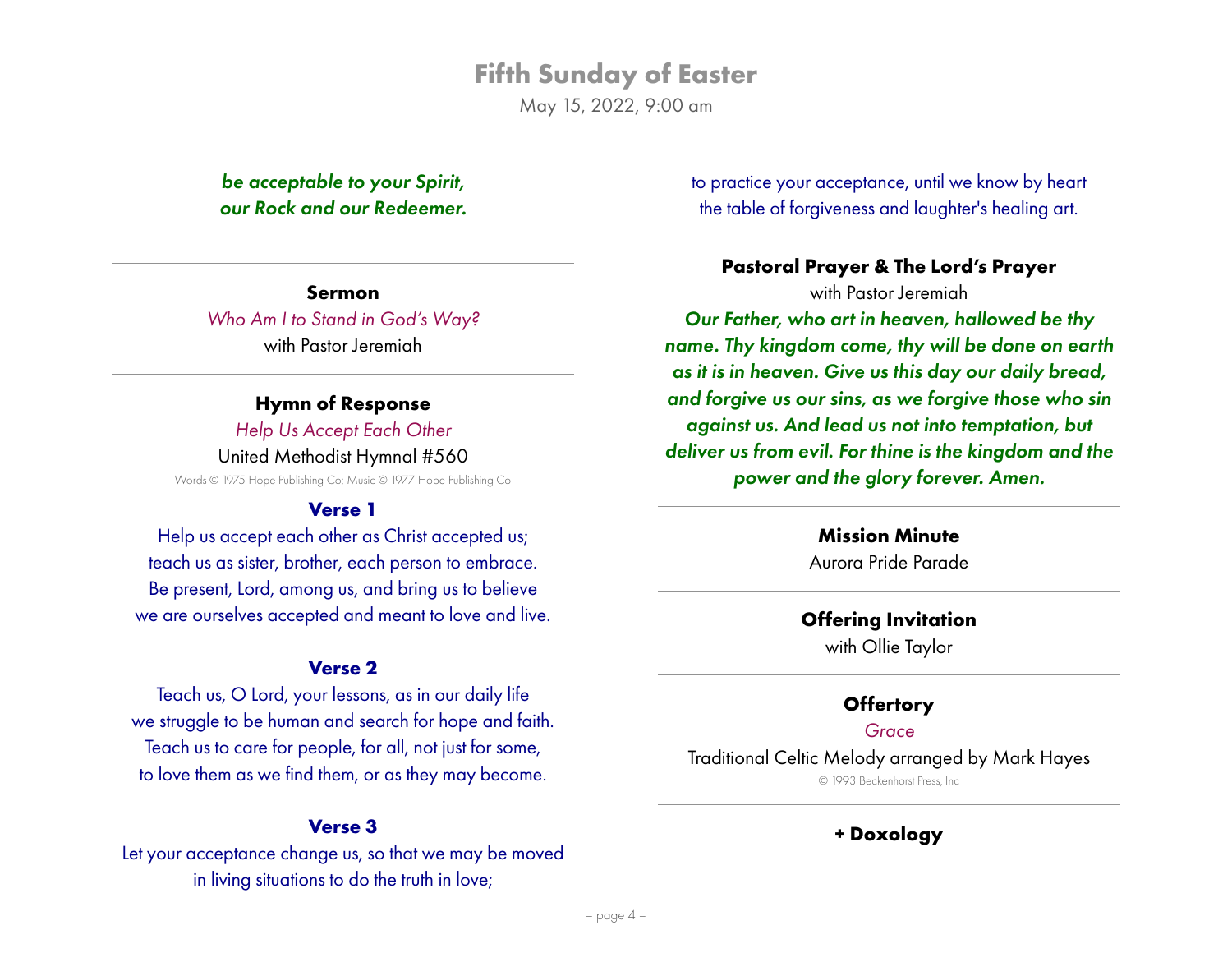May 15, 2022, 9:00 am

*Praise God, from Whom All Blessings Flow* United Methodist Hymnal #94 Adaptation ©1989 The United Methodist Publishing House Praise God, from whom all blessings flow; praise God, all creatures here below: Alleluia! Alleluia! Praise God, the source of all our gifts! Praise Jesus Christ, whose power uplifts! Praise the Spirit, Holy Spirit! Alleluia! Alleluia! Alleluia!

**Prayer of Dedication**

with Pastor Jeremiah

#### **Announcements**

with Pastor Jeremiah

## **+ Hymn of Sending Forth**

*They'll Know We Are Christians by Our Love* The Faith We Sing #2223

## **Verse 1**

We are one in the Spirit, we are one in the Lord; we are one in the Spirit, we are one in the Lord;

and we pray that all unity may one day be restored.

## **Refrain**

And they'll know we are Christians by our love, by our love; yes, they'll know we are Christians by our love.

#### **Verse 2**

We will walk with each other. we will walk hand in hand. we will walk with each other, we will walk hand in hand, and together we'll spread the news that God is in our land.

## **Refrain**

## **Verse 3**

We will work with each other, we will work side by side, we will work with each other, we will work side by side, and we'll guard human dignity and save human pride.

## **Refrain**